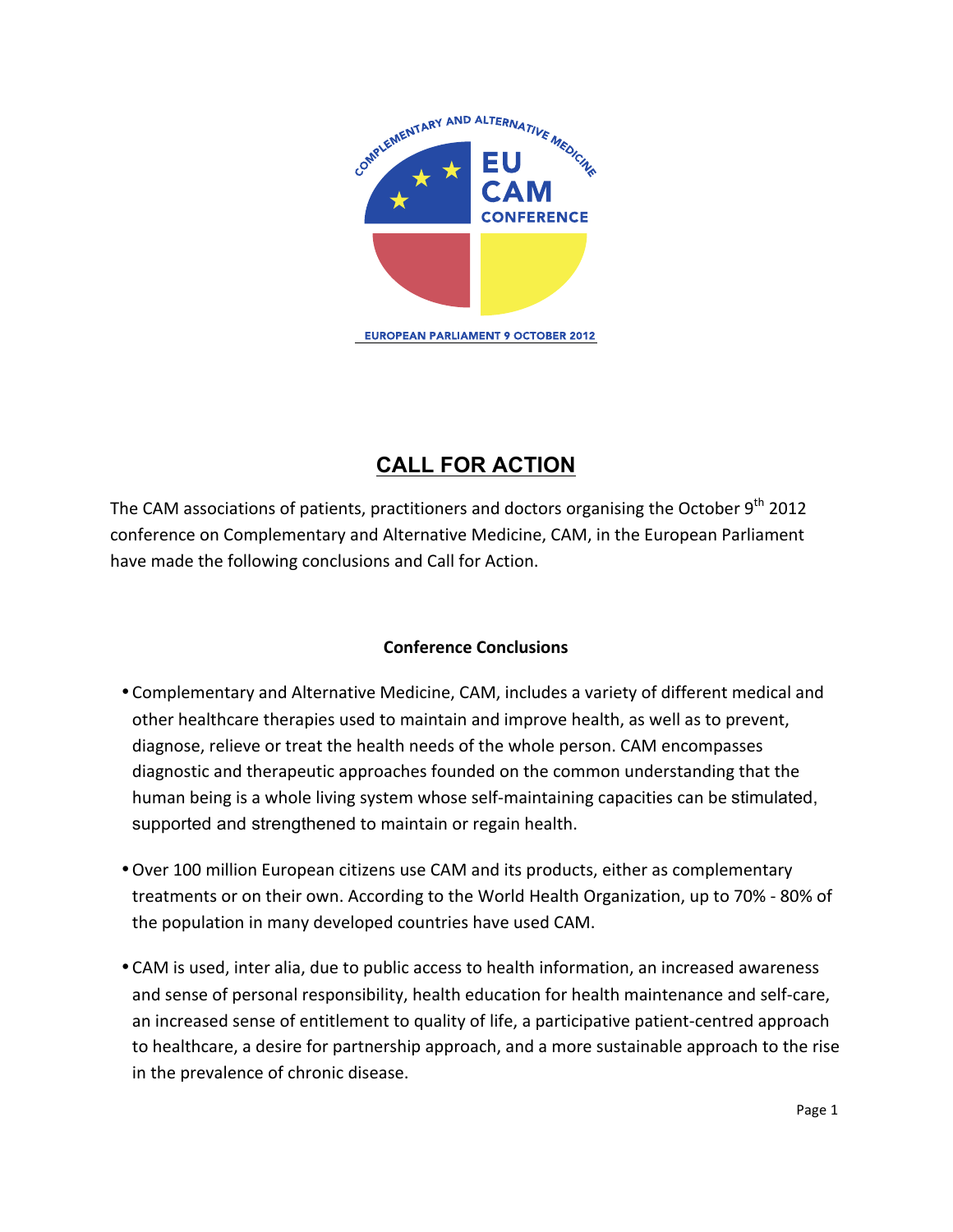- It is delivered by CAM professionals: practitioners, physicians and other medically trained practitioners, mostly in private practice outside, but in some EU Member States also within, public healthcare systems.
- In most countries, CAM must be paid for out of pocket, since reimbursement is currently not standard resulting in a state of inequality of access.
- CAM therapies are considered by users to be safe and effective. CAM research has expanded over the recent years increasing the evidence base on effectiveness and safety. They can add value to the conventional care approach by (a) reducing incidence of disease through preventive measures, (b) using complementary interventions for better treatment outcomes, and (c) reducing hospital admissions and costs of medicines and medical procedures.
- The particular innovative strengths of CAM methods are the combination of individualised holistic care, capacity to provide health maintenance, illness prevention and non invasive illness treatment as part of a package. Given the rise in prevalence of chronic disease and concern over the side-effects of ever more potent drugs, this is highly attractive to users who report high satisfaction ratings.
- CAM can add innovative value to public health programmes by improving health literacy, self responsibility for health, motivation for sustained healthy lifestyle change, increased healthy longevity and community based interventions for healthy nutrition and living.
- Emerging evidence on cost-effectiveness shows CAM can deliver cost savings to healthcare systems in areas such as prevention and treatment of chronic diseases, and supporting active and healthy ageing.
- CAM health professionals offer a new resource for EU health systems providing professionals and skill sets complementary and supportive to conventional medicine.
- CAM education is highly developed in many European countries, offered by established schools and by CAM professional associations. CAM is increasingly taught at universities at undergraduate and postgraduate levels.
- CAM research has expanded over the recent years increasing the evidence base for safety, clinical effectiveness and cost-effectiveness.
- CAM can play an important role in building up an integrated network of holistic patientcentred care in European health systems and contributing to their future sustainability.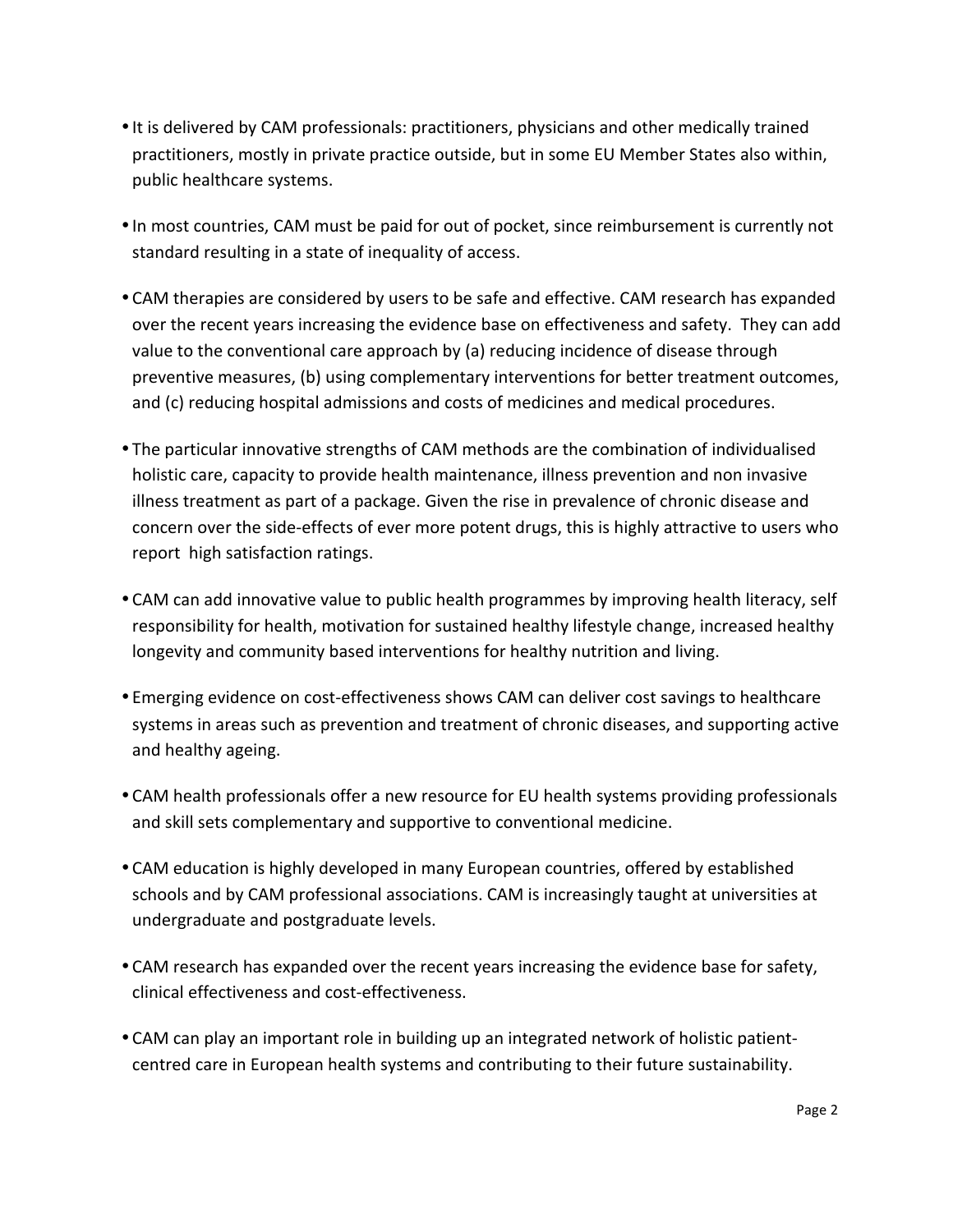## **CALL FOR ACTION**

The organising CAM associations of patients, practitioners and doctors call on the European Commission

- to promote equitable access by citizens to Complementary and Alternative Medicine (CAM) in Member States,
- to promote harmonization of information on CAM methods and CAM providers within the EU Member States is order to facilitate cross border movement for citizens and providers using CAM modalities,
- to include CAM in all possible Community Actions dealing with health education and promotion, prevention and treatment of chronic disease, health inequalities, and active and healthy ageing,
- to encourage Member States to explore the ways in which CAM can contribute to sustainable healthcare systems in Europe including its role in health maintenance, health education, self-responsibility for health, motivation for healthy lifestyle change and less invasive and more cost-effective treatment of illness,
- to propose the requisite draft directives, or amendments to existing directives, to ensure freedom of establishment and freedom to provide services for providers of CAM,
- to initiate a process for the appropriate regulation of providers of CAM across the Union taking into account the full extent of the scope of action of CAM modalities across the healthcare spectrum from health maintenance and education to complementary treatment of illness,
- to start a new initiative, in cooperation with the stakeholders concerned, for the regulations on the licensing and use of CAM medicinal products in Europe and in particular to act upon the suggestions outlined in the Commission Communication 2008, notably that "the suitability of a separate legal framework for products of certain traditions should be assessed",<sup>1</sup>
- to take up, following consultation with the CAM stakeholders, the recommendations of the CAMbrella  $7<sup>th</sup>$  Framework Research Project on the funding of future research into CAM in Europe,
- to ensure that the management of the programmes of the Commission  $-$  such as the Health for Growth, Horizon 2020, European Innovation Partnership on Healthy and Active Aging and other relevant programmes  $-$  gives an equitable opportunity to CAM projects to participate.

<u> 1989 - Johann Stein, fransk politik (d. 1989)</u>

 $1$  Commission Communication 2008 on the experience acquired as a result of the application of the provisions of Directive 2001/83/EC, as amended by Directive 2004/24/EC, on specific provisions applicable to traditional herbal medicinal products